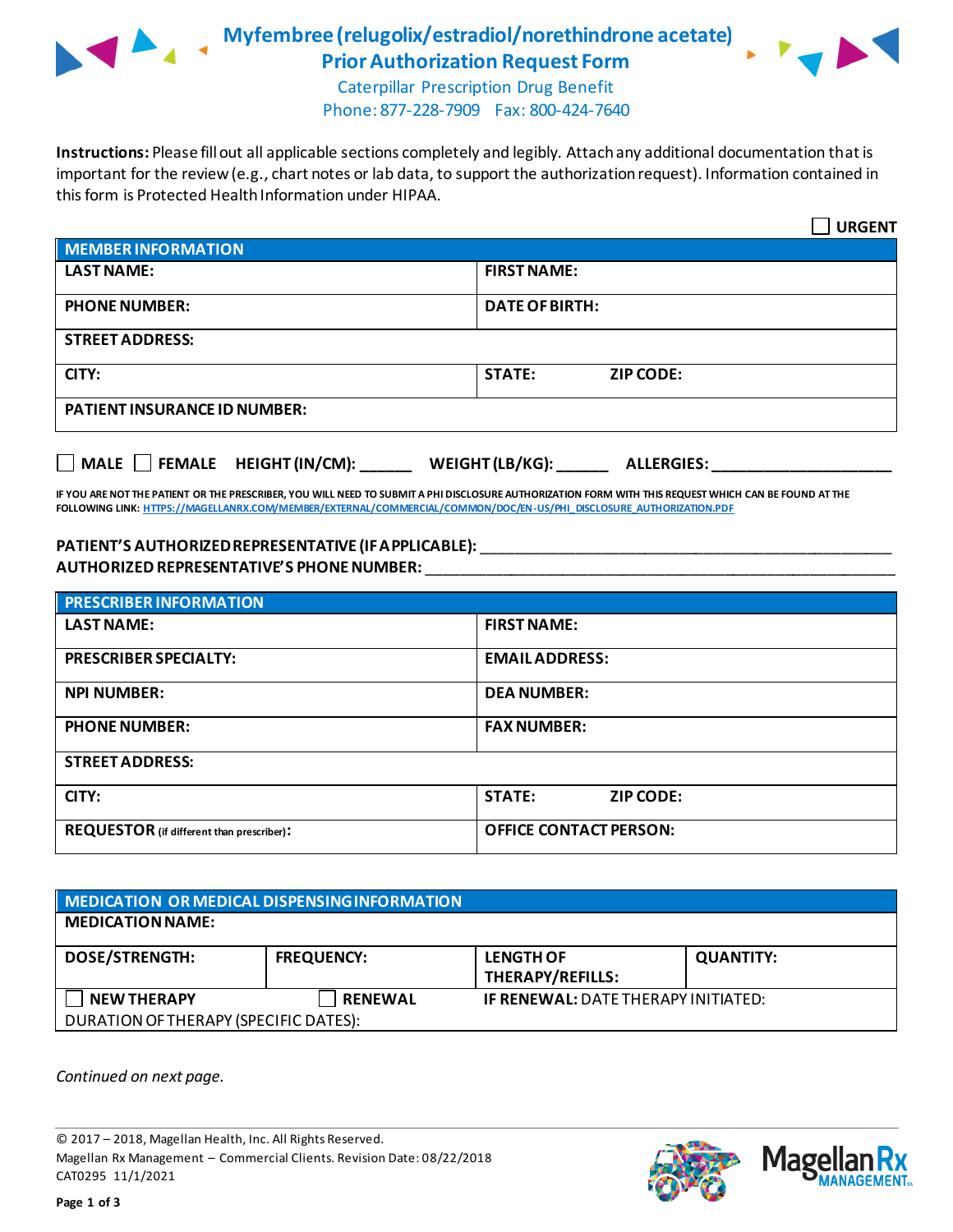

**Myfembree (relugolix/estradiol/norethindrone acetate) Prior Authorization Request Form**



Caterpillar Prescription Drug Benefit Phone: 877-228-7909 Fax: 800-424-7640

| <b>MEMBER'S LAST NAME:</b>                                                                                                                                                                                                                                                                                                                                                                                                                                                                                                      | <b>MEMBER'S FIRST NAME:</b>                    |                                                       |  |  |
|---------------------------------------------------------------------------------------------------------------------------------------------------------------------------------------------------------------------------------------------------------------------------------------------------------------------------------------------------------------------------------------------------------------------------------------------------------------------------------------------------------------------------------|------------------------------------------------|-------------------------------------------------------|--|--|
| 1. HAS THE PATIENT TRIED ANY OTHER MEDICATIONS FOR THIS CONDITION?                                                                                                                                                                                                                                                                                                                                                                                                                                                              |                                                | <b>NO</b><br>YES (if yes, complete below)             |  |  |
| <b>MEDICATION/THERAPY (SPECIFY</b><br>DRUG NAME AND DOSAGE):                                                                                                                                                                                                                                                                                                                                                                                                                                                                    | <b>DURATION OF THERAPY (SPECIFY</b><br>DATES): | <b>RESPONSE/REASON FOR</b><br><b>FAILURE/ALLERGY:</b> |  |  |
| <b>2. LIST DIAGNOSES:</b>                                                                                                                                                                                                                                                                                                                                                                                                                                                                                                       |                                                | <b>ICD-10:</b>                                        |  |  |
| □ Uterine Fibroids<br>□ Other diagnosis: ___________________ICD-10___________________________________                                                                                                                                                                                                                                                                                                                                                                                                                           |                                                |                                                       |  |  |
| 3. REQUIRED CLINICAL INFORMATION: PLEASE PROVIDE ALL RELEVANT CLINICAL INFORMATION TO SUPPORT A<br>PRIOR AUTHORIZATION.                                                                                                                                                                                                                                                                                                                                                                                                         |                                                |                                                       |  |  |
| <b>Clinical Information:</b><br>Is the patient pre-menopausal? $\square$ Yes $\square$ No                                                                                                                                                                                                                                                                                                                                                                                                                                       |                                                |                                                       |  |  |
| Does the patient have a diagnosis of uterine fibroids? $\Box$ Yes $\Box$ No (please submit a copy of the ultrasound report)                                                                                                                                                                                                                                                                                                                                                                                                     |                                                |                                                       |  |  |
| Is the prescriber an OB/GYN specialist? $\square$ Yes $\square$ No                                                                                                                                                                                                                                                                                                                                                                                                                                                              |                                                |                                                       |  |  |
| Does the patient have a history of osteoporosis? $\square$ Yes $\square$ No                                                                                                                                                                                                                                                                                                                                                                                                                                                     |                                                |                                                       |  |  |
| Has patient had prior use of Oriahnn (elagolix/estradiol/norethindrone)? $\square$ Yes $\square$ No                                                                                                                                                                                                                                                                                                                                                                                                                             |                                                |                                                       |  |  |
| Are there any other comments, diagnoses, symptoms, medications tried or failed, and/or any other information the<br>physician feels is important to this review?                                                                                                                                                                                                                                                                                                                                                                |                                                |                                                       |  |  |
|                                                                                                                                                                                                                                                                                                                                                                                                                                                                                                                                 |                                                |                                                       |  |  |
| Please note: Not all drugs/diagnosis are covered on all plans. This request may be denied unless all required<br>information is received.                                                                                                                                                                                                                                                                                                                                                                                       |                                                |                                                       |  |  |
| ATTESTATION: I attest the information provided is true and accurate to the best of my knowledge. I understand that<br>the Health Plan, insurer, Medical Group or its designees may perform a routine audit and request the medical<br>information necessary to verify the accuracy of the information reported on this form.                                                                                                                                                                                                    |                                                |                                                       |  |  |
| Prescriber Signature or Electronic I.D. Verification: ____________________                                                                                                                                                                                                                                                                                                                                                                                                                                                      |                                                | Date:                                                 |  |  |
| <b>CONFIDENTIALITY NOTICE:</b> The documents accompanying this transmission contain confidential health information that is legally privileged. If<br>you are not the intended recipient, you are hereby notified that any disclosure, copying, distribution, or action taken in re liance on the contents<br>of these documents is strictly prohibited. If you have received this information in error, please notify the sender immediately (via return FAX)<br>and arrange for the return or destruction of these documents. |                                                |                                                       |  |  |